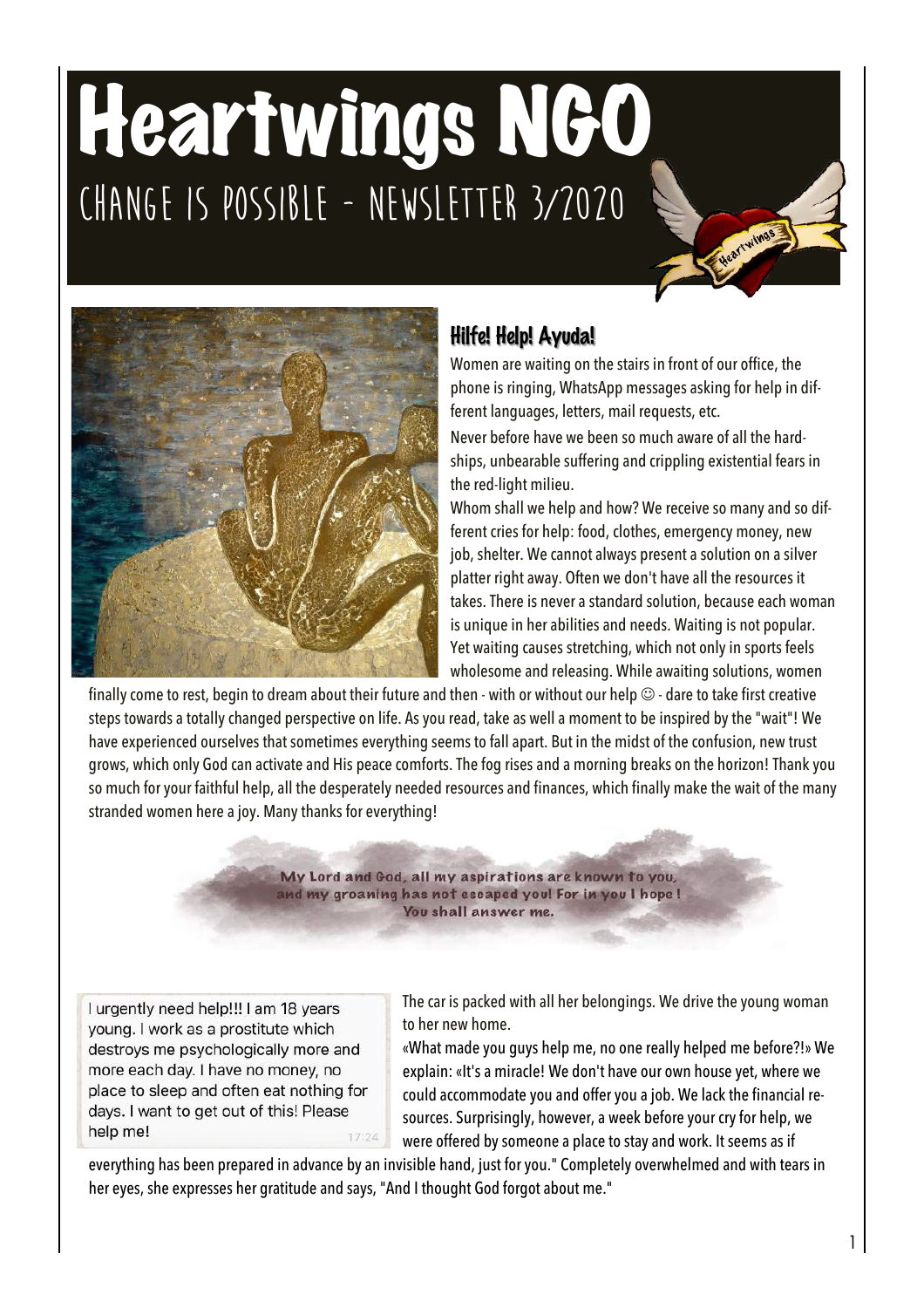Home office is not the main focus of Heartwings. We were more than ever needed in the last few months! The distress in the milieu is existential. We are fully booked every day with visits in our office and outreaches in the red-light district.

We are currently experiencing a wave of women from the Dominican Republic who are coming here via Spain to work as prostitutes. «Mucho mucho cold here! Only have flip flops.» Her colleague adds: «No money for food, so now I thin! Thought here in Switzerland is better. But earn nothing. Can no longer even go home!»





Like wildfire, word has spread in the red-light district that Heartwings provides emergency aid. The women even seek us out in groups. During their first visit they are still a bit shy because they don't know us and don't speak a word of German. Usually, four of them squeeze themselves together on the small couch. They feel more at ease with tea and coffee. Talk about their families and show us pictures, teach us Spanish, gain trust and even share their stories of abuse with us. Our office becomes a home in a foreign country. To top it off, we are able to provide the women with snacks, warm clothes & shoes, gifts and Migros vouchers.

We are receiving a lot of creative and generous support from you in this emergency situation! You make it possible that the hungry get food, warm clothes and gifts. Thank you for your financial support, the beautiful gifts and the warm clothing.



Fierce exchange in a brothel: Recently we visited a club we already have known for a long time. The women who had to work there were delighted to receive the lovely, well-filled gift bags, and Dorothée's art cards touched their hearts. But all of a sudden, the atmosphere changed. The front door was slammed, and three guys cursed in the stairwell: « What's going on here? Who disturbs our brothel business? We will kick you out!» The women were intimidated, and fear arose among them!

«What are these gifts?» the leader of the men's group shouted! «Do I also get one?» As he then unexpectedly introduced himself as the owner of the house, we fearlessly asked him what had happened to the previous owner, who had always granted Heartwings access to the "red house" without any problems? Embarrassed and visibly moved, the young boss apologized: « What, you know my Dad! I'm very sorry for my rude temper and that I'm so drunk!» Then he overemphasized: «But just to let you know, these women are all working here voluntarily!» However, the body language of these women expressed a totally different statement. Now the boss was polite and we told him about our work in the red-light district and how we experienced healing from deep wounds of the past.

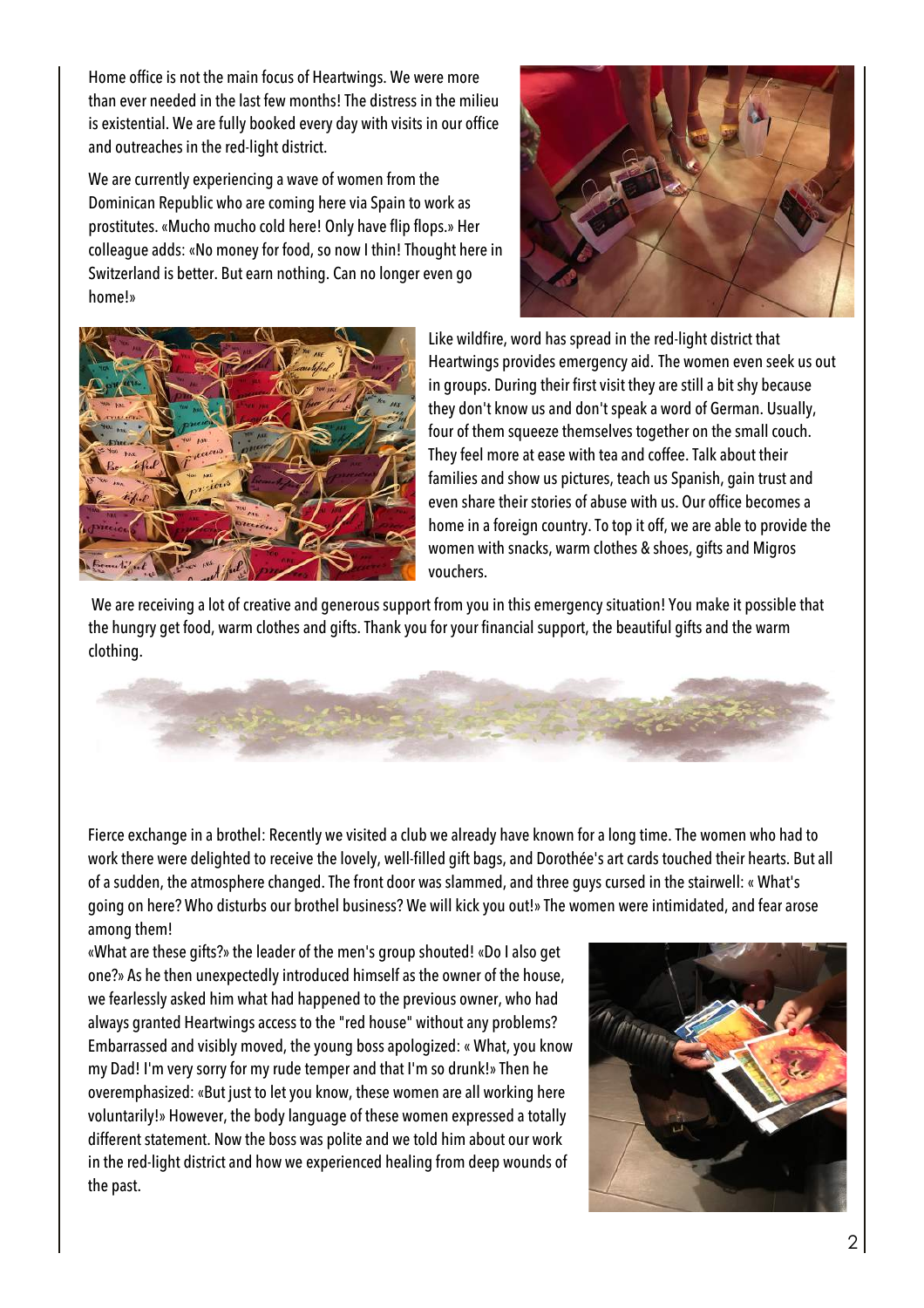In the chaos of the first lockdown, Elena was unable to travel back to her home country in time. She stranded in Switzerland. We talked about this breaking trial in the previous newsletter. «I am shit! I am stupid!», said Elena over and over again. She explained to us that she herself was to blame for everything. She had dug her own grave by prostituting herself. Till the end of the lockdown, week after week, we spent a lot of time with Elena. She cleaned our office, made our outreach bags, and wrapped art cards against pay. The involvement gave her structure and new self-confidence. During work, piece by piece, she took us deeper into her life story. In the midst of chaos she experienced inner peace and calmness. The hamster wheel of survival broke. For the first time she found time to reflect her own story. We could observe this inner change: Instead of black clothes she suddenly wears color. The messy hair turns into a pink hairstyle look. Her eyes shine again. Even via Facetime her daughter notices the change. Elena proudly translates for us what her daughter said: «Mom you are changing. You are becoming a good Mom!»

The lockdown is over, the borders are starting to open. «I am good!» With these words Elena says goodbye to us and goes back to her home country. At the beginning of December we receive the following SMS from Elena:

Hello  $\bullet$  **I** I thank you with all my heart. I finished high school in September. I have lots of work with my own cleaning company. Soon I will marry a good man. Daughter is very happy. I miss you  $17:27$ 



One of the highlights of this year's art vernissage was the musical performance by Carola. Due to Corona, she lost her job in her home country Spain. Her children are still in school, her husband is in a wheelchair, government contributions are not sufficient. Her family falls through the social net. In total poverty, Carola ends up in prostitution in Zurich for the first time in her mid-40s. «I do not want to fuck fuck - I am embarrassed.»

Carola's passion is singing. Therefore, we came up with the idea to engage her for our artvernissage and to generously pay her in exchange. «Thank you for believing in me! You are the only ones who promote my dream.» While Carola sings, time stands still. This moment was deeply touching. In fact, the entire vernissage weekend was very special. We are moved by the generous visitors and the many paintings that were sold. The money which Carola earned at her performance made it possible for her to fly back home and finally embrace her family after seven months.





According to our Federal Constitution, the strength of our people should be measured by the welfare of the weak! But unfortunately, our society likes to close eyes when it comes to the sad realities in the red-light district, where human dignity is hardly respected or protected. Therefore, we directly show people in political positions of responsibility the red-light district. This is the only way they can see for themselves. Most politicians reacted shocked and stunned. Our liberal legislation allows pimping, human trafficking and organized crime to make high earnings at the expense of vulnerable lives. Change is possible! End the silence! Be the change!